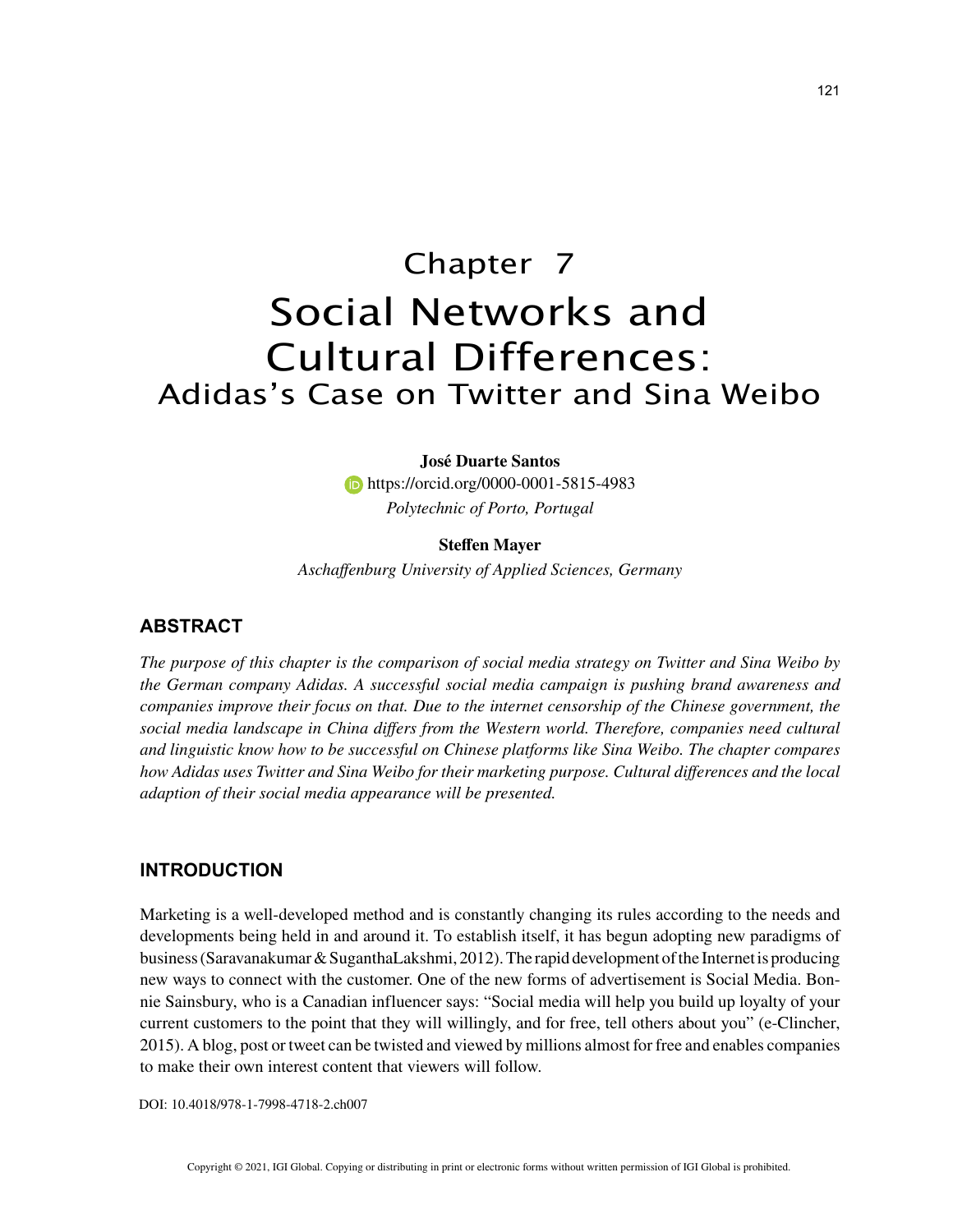With the help of the Internet, social media campaigns can be launched globally. As a result, companies are able to increase their brand awareness around the world. Whereas famous social media platforms like Twitter, Facebook or Instagram are famous in most of the countries, it can not be used in one of the most important markets in the world. China has draconian internet restrictions and is blocking most of the western social media platforms. As a result, western marketing campaigns are stopping right at the Chinese border. However, the restriction has supported the development of Chinese social media platforms like Sina Weibo. This platform varies much from their western counterparts. Logically, they need specific advertisement approaches to be successful in the Chinese market. So, this work is based on one central research question: the presence of a brand on the social network Sina Weibo implies adjustments compared to the presence on the Twitter network?

The terms Social Media, Web 2.0, Social Media Marketing and Microblog will be described to set the framework of the article. Second, social media platforms Twitter and Sina Weibo will be described and differences will be exposed. Besides technical differences on the platform, the article also shows cultural differences by analyzing the United States of America, Germany, and China. Communication is always a matter of culture and needs to be adapted according to the target market. Furthermore, the paper introduces the company Adidas with its most important business categories. One of the main parts of the article is the usage analyzation of Twitter and Sina Weibo. Part of the analysis is the structure, frequency of posts, the use of mediums, content, design, language, and the use of models and celebrities.

# **BACKGROUND**

# **Social Media and Web 2.0**

The term Web 2.0 was introduced by Tim O´Reilly and defines the business revolution in the computer industry. The change is due to the movement of the internet as a platform and the attempt to understand the rules of success for this platform. The aim is to build applications that harness network effects to get better the more people use them. Internet users are no longer limited to a one-sided communication flow in which companies only inform through websites. Web 2.0 effects online users by how many things they can do, interact, combine, remix, upload and customize for themselves (Shuen, 2018).

The term social media refers to all posts in the form of text, pictures, videos or audio which are created in order to get an interaction. Therefore, social media is connecting technology, content, and creativity to achieve a communicational exchange on a virtual platform (Hettler, 2012). Besides the information exchange, Weinberg, Ladwig and Pahrmann (2012) focus on the fact that social media enables communication without geographical boundaries and at every time. The values of social media sites are their users and the content which users are sharing. This term of information is referred as user-generated content.

Social media platforms can be divided into three groups (Kreutzer, 2018):

- 1. Communication: blogs, micro-blogs, private and business social networks, Messenger;
- 2. Cooperation between user: wiki, rating portal;
- 3. Content-sharing: text-sharing, foto-sharing, video-sharing, audio-sharing.